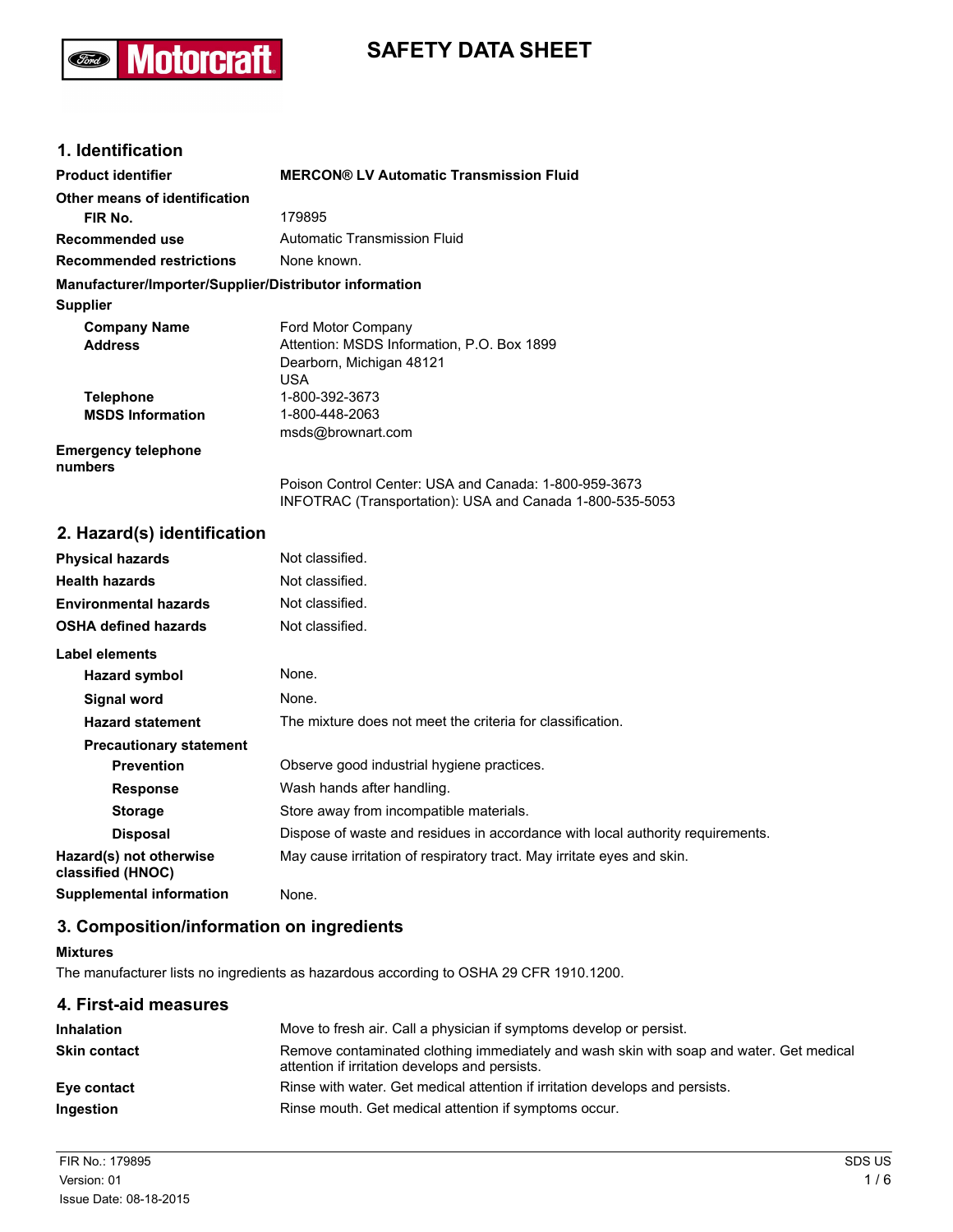| <b>Most important</b><br>symptoms/effects, acute and<br>delayed              | Direct contact with eyes may cause temporary irritation.                                                                                                                  |
|------------------------------------------------------------------------------|---------------------------------------------------------------------------------------------------------------------------------------------------------------------------|
| Indication of immediate<br>medical attention and special<br>treatment needed | Treat symptomatically.                                                                                                                                                    |
| <b>General information</b>                                                   | Ensure that medical personnel are aware of the material(s) involved, and take precautions to<br>protect themselves.                                                       |
| 5. Fire-fighting measures                                                    |                                                                                                                                                                           |
| Suitable extinguishing media                                                 | Water fog. Foam. Dry chemical powder. Carbon dioxide (CO2).                                                                                                               |
| Unsuitable extinguishing<br>media                                            | Do not use water jet as an extinguisher, as this will spread the fire.                                                                                                    |
| Specific hazards arising from<br>the chemical                                | During fire, gases hazardous to health may be formed. Upon decomposition, this product emits<br>carbon monoxide, carbon dioxide and/or low molecular weight hydrocarbons. |
| Special protective equipment<br>and precautions for firefighters             | Self-contained breathing apparatus and full protective clothing must be worn in case of fire.                                                                             |
| <b>Fire fighting</b><br>equipment/instructions                               | Move containers from fire area if you can do so without risk.                                                                                                             |
| <b>Specific methods</b>                                                      | Use standard firefighting procedures and consider the hazards of other involved materials.                                                                                |
| <b>General fire hazards</b>                                                  | No unusual fire or explosion hazards noted.                                                                                                                               |
| 6. Accidental release measures                                               |                                                                                                                                                                           |
| <b>Personal precautions,</b>                                                 | Keep unnecessary personnel away. Avoid contact with eyes, skin, and clothing. Avoid inhalation of                                                                         |

| protective equipment and<br>emergency procedures                | vapors. For personal protection, see section 8 of the SDS.                                                                                                                                                                                                                                       |
|-----------------------------------------------------------------|--------------------------------------------------------------------------------------------------------------------------------------------------------------------------------------------------------------------------------------------------------------------------------------------------|
| <b>Methods and materials for</b><br>containment and cleaning up | This product is miscible in water.                                                                                                                                                                                                                                                               |
|                                                                 | Large Spills: Stop the flow of material, if this is without risk. Dike the spilled material, where this is<br>possible. Cover with plastic sheet to prevent spreading. Absorb in vermiculite, dry sand or earth<br>and place into containers. Following product recovery, flush area with water. |
|                                                                 | Small Spills: Wipe up with absorbent material (e.g. cloth, fleece). Clean surface thoroughly to<br>remove residual contamination.                                                                                                                                                                |
| <b>Environmental precautions</b>                                | Never return spills to original containers for re-use. For waste disposal, see section 13 of the SDS.<br>Avoid discharge into drains, water courses or onto the ground.                                                                                                                          |
| 7. Handling and storage                                         |                                                                                                                                                                                                                                                                                                  |
| Precautions for safe handling                                   | Avoid contact with eyes, skin, and clothing. Avoid breathing vapor. Avoid prolonged exposure.<br>Observe good industrial hygiene practices. See Section 8 of the SDS for Personal Protective<br>Equipment.                                                                                       |

**Conditions for safe storage, including any incompatibilities** Store in original tightly closed container. Store away from incompatible materials (see Section 10 of the SDS).

# **8. Exposure controls/personal protection**

| <b>Occupational exposure limits</b> | No exposure limits noted for ingredient(s).                                                                                                                                                                                                                                                                                    |
|-------------------------------------|--------------------------------------------------------------------------------------------------------------------------------------------------------------------------------------------------------------------------------------------------------------------------------------------------------------------------------|
| <b>Biological limit values</b>      | No biological exposure limits noted for the ingredient(s).                                                                                                                                                                                                                                                                     |
| Appropriate engineering<br>controls | Use adequate ventilation to control airborne concentrations below the exposure limits/quidelines. If<br>user operations generate a vapor, dust and/or mist, use process enclosure, local exhaust<br>ventilation, or other engineering controls to control airborne levels below the recommended<br>exposure limits/guidelines. |
|                                     | Individual protection measures, such as personal protective equipment                                                                                                                                                                                                                                                          |
| <b>Eye/face protection</b>          | Wear safety glasses with side shields (or goggles).                                                                                                                                                                                                                                                                            |
| <b>Skin protection</b>              |                                                                                                                                                                                                                                                                                                                                |
| <b>Hand protection</b>              | The choice of an appropriate glove does not only depend on its material but also on other quality<br>features and is different from one producer to the other. Suitable chemical protective gloves should<br>be worn when the potential exists for prolonged or repeated skin exposure. Nitrile gloves are<br>recommended.     |
| Other                               | Wear suitable protective clothing. Wear appropriate chemical resistant clothing if applicable.                                                                                                                                                                                                                                 |
| FIR No.: 179895                     | SDS US                                                                                                                                                                                                                                                                                                                         |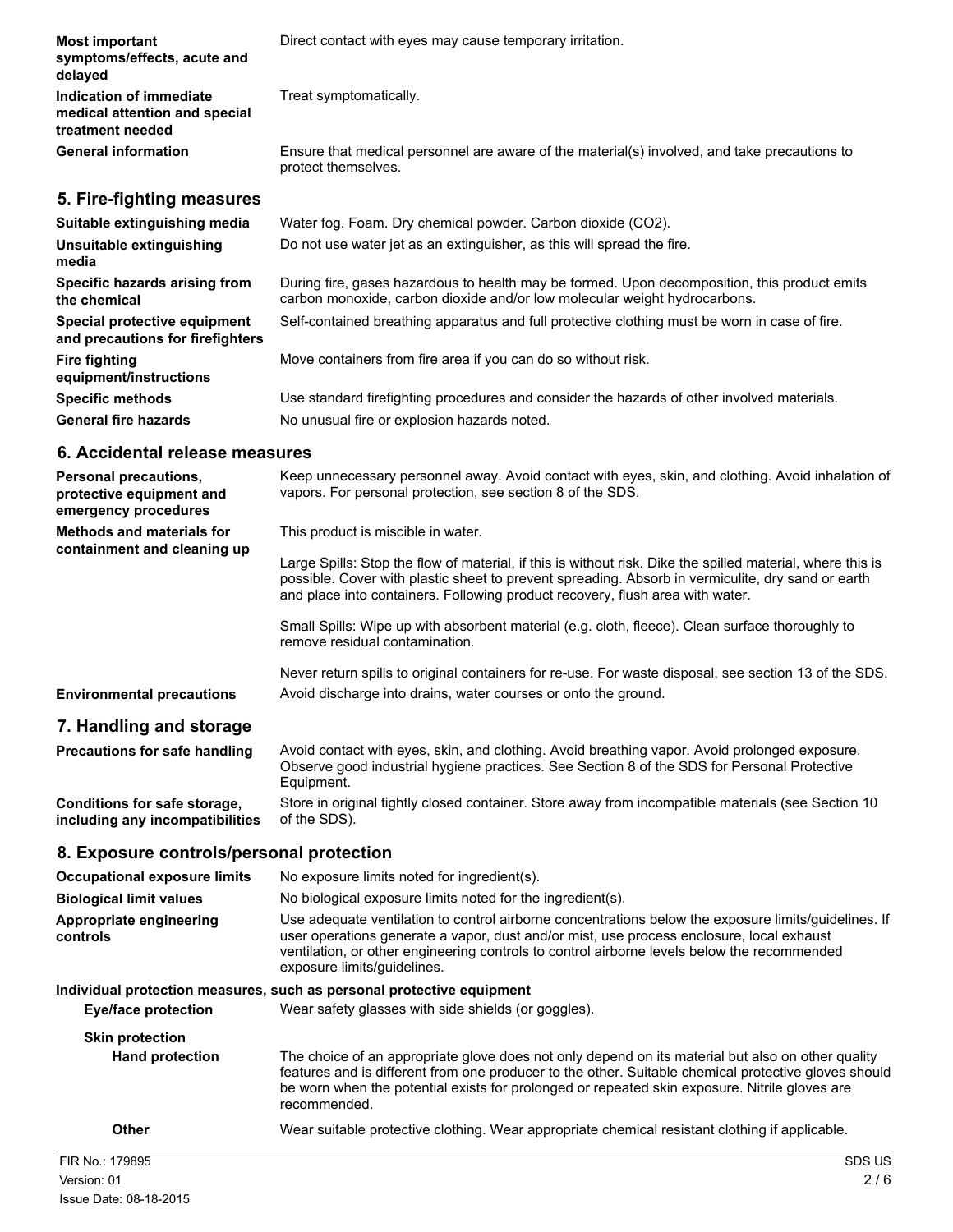| <b>Respiratory protection</b>     | If engineering controls do not maintain airborne concentrations to a level which is adequate to<br>protect worker health, an approved respirator must be worn. Respirator selection, use and<br>maintenance should be in accordance with the requirements of OSHA Respiratory Protection<br>Standard 29 CFR 1910.134 and/or Canadian Standard CSA Z94.4. |
|-----------------------------------|----------------------------------------------------------------------------------------------------------------------------------------------------------------------------------------------------------------------------------------------------------------------------------------------------------------------------------------------------------|
| <b>Thermal hazards</b>            | Wear appropriate thermal protective clothing, when necessary.                                                                                                                                                                                                                                                                                            |
| General hygiene<br>considerations | Always observe good personal hygiene measures, such as washing after handling the material<br>and before eating, drinking, and/or smoking. Routinely wash work clothing and protective<br>equipment to remove contaminants.                                                                                                                              |

# **9. Physical and chemical properties**

| <b>Appearance</b>                            |                                         |
|----------------------------------------------|-----------------------------------------|
| <b>Physical state</b>                        | Liquid.                                 |
| Form                                         | Lubricant.                              |
| Color                                        | Red.                                    |
| Odor                                         | Hydrocarbon-like.                       |
| <b>Odor threshold</b>                        | Not available.                          |
| рH                                           | Not available.                          |
| Melting point/freezing point                 | Not available.                          |
| Initial boiling point and boiling<br>range   | Not available.                          |
| <b>Flash point</b>                           | $>= 338.0$ °F ( $>= 170.0$ °C) ASTM D93 |
| <b>Evaporation rate</b>                      | $< 1$ (BuAc=1)                          |
| Flammability (solid, gas)                    | Not applicable.                         |
| Upper/lower flammability or explosive limits |                                         |
| <b>Flammability limit - lower</b><br>(%)     | Not available.                          |
| <b>Flammability limit - upper</b><br>(%)     | Not available.                          |
| Explosive limit - lower (%)                  | Not available.                          |
| Explosive limit - upper (%)                  | Not available.                          |
| Vapor pressure                               | $<$ 1 mm Hg                             |
| <b>Vapor density</b>                         | $> 1$ (AIR=1)                           |
| <b>Relative density</b>                      | $0.84 - 0.85$                           |
| <b>Relative density temperature</b>          | 60.08 °F (15.6 °C)                      |
| Solubility(ies)                              |                                         |
| <b>Solubility (water)</b>                    | <b>NEGLIGIBLE</b>                       |
| <b>Partition coefficient</b>                 |                                         |
| (n-octanol/water)                            | Not available.                          |
| <b>Auto-ignition temperature</b>             | Not available.                          |
| <b>Decomposition temperature</b>             | Not available.                          |
| <b>Viscosity</b>                             | Not available.                          |
| <b>Other information</b>                     |                                         |
| <b>Kinematic viscosity</b>                   | 28 - 32 cSt ASTM D445                   |

# **10. Stability and reactivity**

| <b>Reactivity</b>                            | The product is stable and non-reactive under normal conditions of use, storage and transport. |
|----------------------------------------------|-----------------------------------------------------------------------------------------------|
| <b>Chemical stability</b>                    | Material is stable under normal conditions.                                                   |
| <b>Possibility of hazardous</b><br>reactions | No dangerous reaction known under conditions of normal use.                                   |
| <b>Conditions to avoid</b>                   | Contact with incompatible materials.                                                          |
| Incompatible materials                       | Strong oxidizing agents. Strong reducing agents.                                              |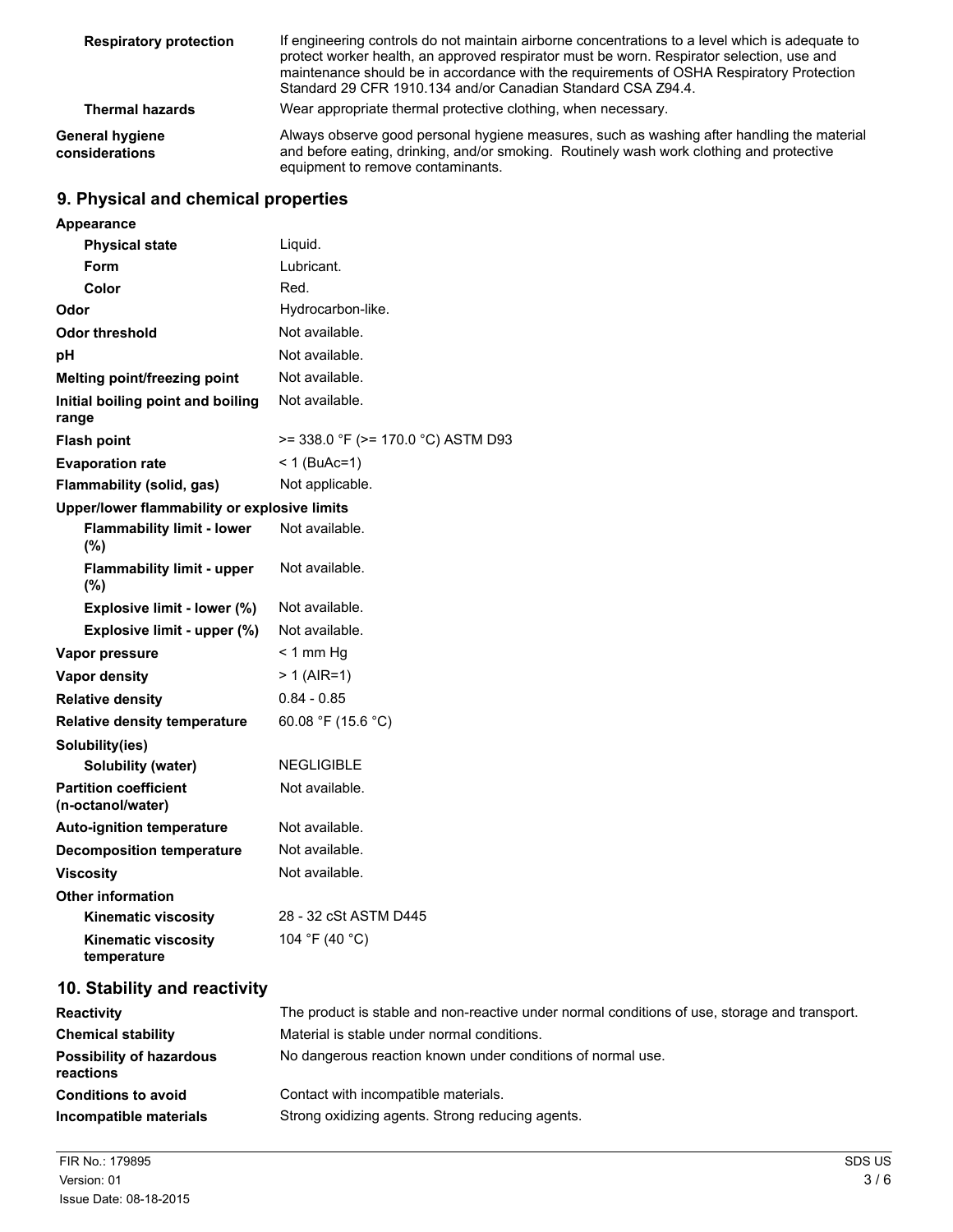### **11. Toxicological information**

| Information on likely routes of exposure                                           |                                                                                                                                                                                                                                               |
|------------------------------------------------------------------------------------|-----------------------------------------------------------------------------------------------------------------------------------------------------------------------------------------------------------------------------------------------|
| <b>Inhalation</b>                                                                  | May cause irritation to the respiratory system. Prolonged inhalation may be harmful.                                                                                                                                                          |
| <b>Skin contact</b>                                                                | Frequent or prolonged contact may defat and dry the skin, leading to discomfort and dermatitis.                                                                                                                                               |
| Eye contact                                                                        | Direct contact with eyes may cause temporary irritation.                                                                                                                                                                                      |
| Ingestion                                                                          | Ingestion may cause gastrointestinal irritation, nausea, vomiting and diarrhea.                                                                                                                                                               |
| Symptoms related to the<br>physical, chemical and<br>toxicological characteristics | Direct contact with eyes may cause temporary irritation.                                                                                                                                                                                      |
| Information on toxicological effects                                               |                                                                                                                                                                                                                                               |
| <b>Acute toxicity</b>                                                              | Not available.                                                                                                                                                                                                                                |
| <b>Skin corrosion/irritation</b>                                                   | Prolonged skin contact may cause temporary irritation.                                                                                                                                                                                        |
| Serious eye damage/eye<br>irritation                                               | Direct contact with eyes may cause temporary irritation.                                                                                                                                                                                      |
| Respiratory or skin sensitization                                                  |                                                                                                                                                                                                                                               |
| <b>Respiratory sensitization</b>                                                   | Not a respiratory sensitizer.                                                                                                                                                                                                                 |
| <b>Skin sensitization</b>                                                          | This product is not expected to cause skin sensitization.                                                                                                                                                                                     |
| Germ cell mutagenicity                                                             | No data available to indicate product or any components present at greater than 0.1% are<br>mutagenic or genotoxic.                                                                                                                           |
| Carcinogenicity                                                                    | This product is not considered to be a carcinogen by IARC, ACGIH, NTP, or OSHA. Base oil<br>severely refined: Not carcinogenic in animal studies. Representative material passes IP-346,<br>Modified Ames test, and/or other screening tests. |
|                                                                                    | OSHA Specifically Regulated Substances (29 CFR 1910.1001-1050)                                                                                                                                                                                |
| Not listed.                                                                        |                                                                                                                                                                                                                                               |
| <b>Reproductive toxicity</b>                                                       | This product is not expected to cause reproductive or developmental effects.                                                                                                                                                                  |
| Specific target organ toxicity -<br>single exposure                                | Not classified.                                                                                                                                                                                                                               |
| Specific target organ toxicity -<br>repeated exposure                              | Not classified.                                                                                                                                                                                                                               |
| <b>Aspiration hazard</b>                                                           | Not an aspiration hazard.                                                                                                                                                                                                                     |
| <b>Chronic effects</b>                                                             | Prolonged inhalation may be harmful.                                                                                                                                                                                                          |
| 12. Ecological information                                                         |                                                                                                                                                                                                                                               |
| <b>Ecotoxicity</b>                                                                 | The product is not classified as environmentally hazardous. However, this does not exclude the<br>possibility that large or frequent spills can have a harmful or damaging effect on the environment.                                         |
| Persistence and degradability                                                      | No data is available on the degradability of this product.                                                                                                                                                                                    |
| <b>Bioaccumulative potential</b>                                                   | No data available.                                                                                                                                                                                                                            |
| <b>Mobility in soil</b>                                                            | No data available.                                                                                                                                                                                                                            |
| Other adverse effects                                                              | No other adverse environmental effects (e.g. ozone depletion, photochemical ozone creation<br>potential, endocrine disruption, global warming potential) are expected from this component.                                                    |
| 13. Disposal considerations                                                        |                                                                                                                                                                                                                                               |
| <b>Disposal instructions</b>                                                       | Don't pollute. Conserve resources. Return used oil to collection centers. Collect and reclaim or<br>dispose in sealed containers at licensed waste disposal site.                                                                             |
| <b>Local disposal regulations</b>                                                  | Dispose in accordance with all applicable regulations.                                                                                                                                                                                        |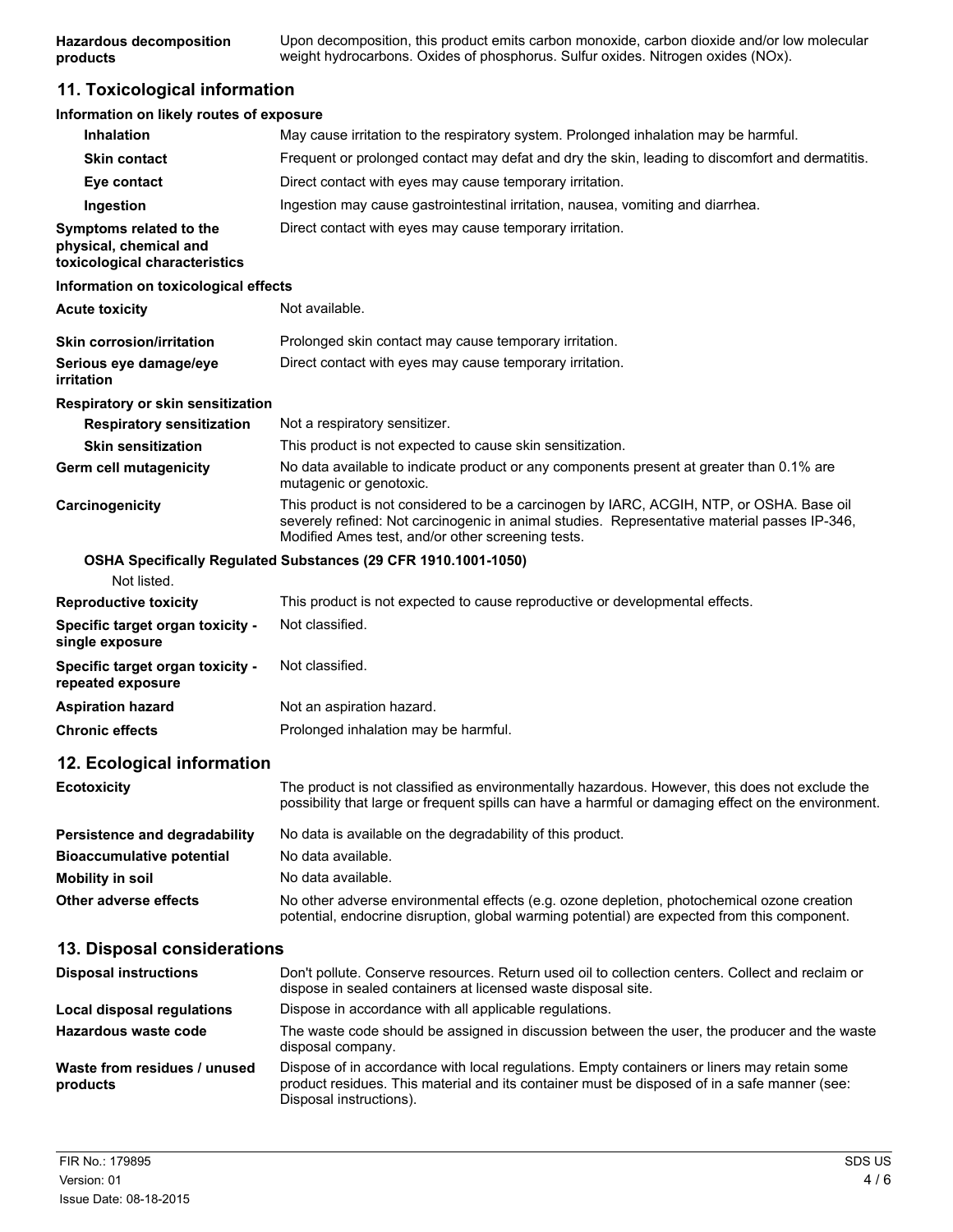**Contaminated packaging** Empty containers should be taken to an approved waste handling site for recycling or disposal. Since emptied containers may retain product residue, follow label warnings even after container is emptied.

### **14. Transport information**

### **DOT**

### **<Unspecified>**

Not regulated as dangerous goods.

### **IATA**

**<Unspecified>**

Not regulated as dangerous goods.

#### **IMDG**

**<Unspecified>**

Not regulated as dangerous goods.

#### **Transport in bulk according to** Not established. **Annex II of MARPOL 73/78 and the IBC Code**

### **15. Regulatory information**

**US federal regulations** This product is not known to be a "Hazardous Chemical" as defined by the OSHA Hazard Communication Standard, 29 CFR 1910.1200. **TSCA Section 12(b) Export Notification (40 CFR 707, Subpt. D)**

Not regulated.

**CERCLA Hazardous Substance List (40 CFR 302.4)**

Not listed.

**SARA 304 Emergency release notification**

Not regulated.

**OSHA Specifically Regulated Substances (29 CFR 1910.1001-1050)**

Not listed.

#### **Superfund Amendments and Reauthorization Act of 1986 (SARA)**

**Hazard categories** Immediate Hazard - No Delayed Hazard - No Fire Hazard - No Pressure Hazard - No Reactivity Hazard - No

#### **SARA 302 Extremely hazardous substance**

Not listed.

**SARA 311/312 Hazardous chemical** No

# **SARA 313 (TRI reporting)**

Not regulated.

### **Other federal regulations**

**Clean Air Act (CAA) Section 112 Hazardous Air Pollutants (HAPs) List**

Not regulated.

**Clean Air Act (CAA) Section 112(r) Accidental Release Prevention (40 CFR 68.130)**

Not regulated.

**Safe Drinking Water Act (SDWA)** Not regulated.

**US state regulations**

- **US. California Controlled Substances. CA Department of Justice (California Health and Safety Code Section 11100)** Not listed.
- **US. Massachusetts RTK Substance List**

Not regulated.

**US. New Jersey Worker and Community Right-to-Know Act**

Not listed.

**US. Pennsylvania Worker and Community Right-to-Know Law** Not listed.